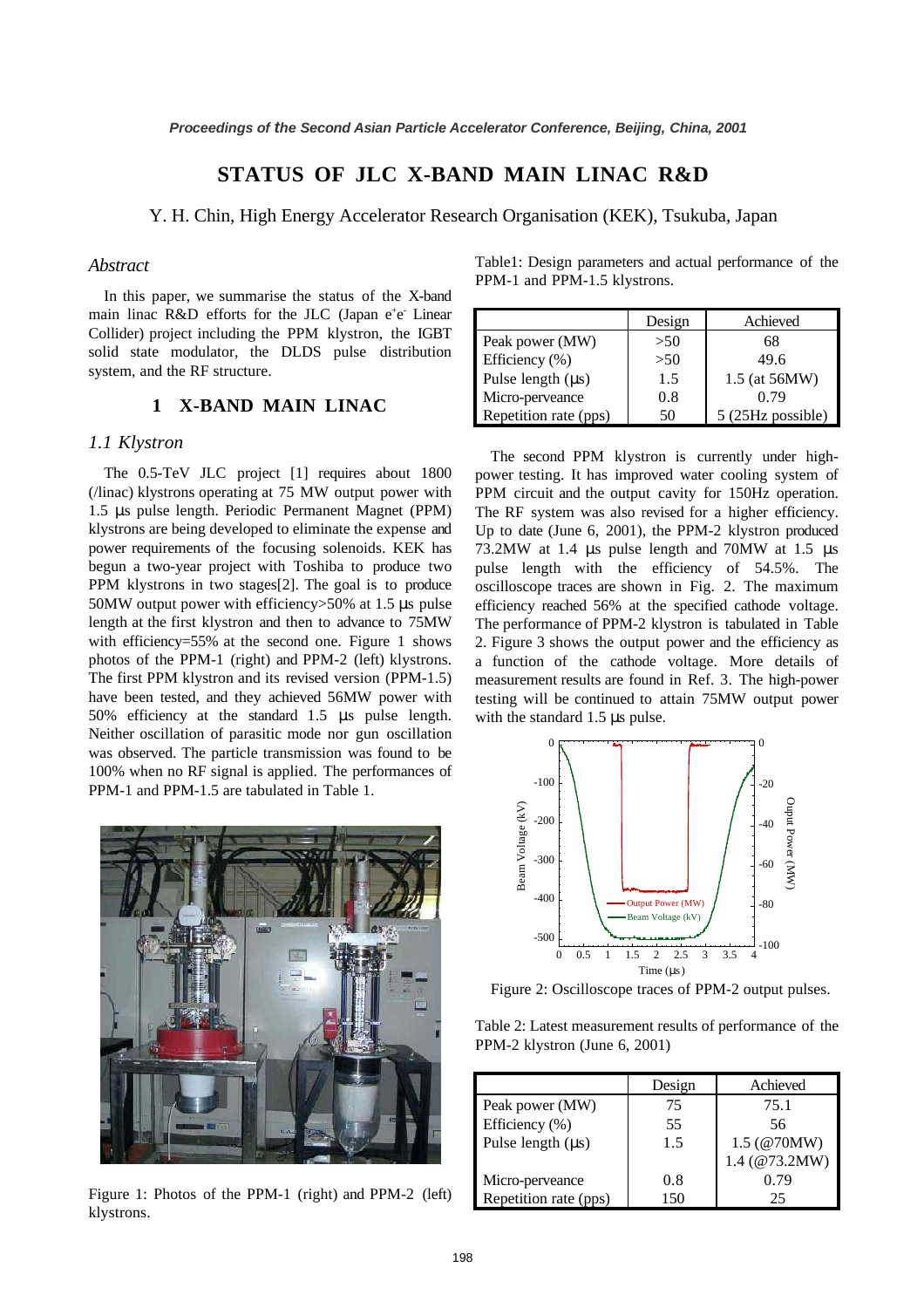

Figure 3: Output power and efficiency vs. cathode voltage at PPM-1, PPM-1.5 and PPM-2 klystrons

### *1.2 DLDS Pulse Distribution System*

In the simplest DLDS (Delay Line Distribution System), illustrated in Fig.4, the RF power from two klystrons with independent phasing is combined through a 3-dB coupler. One output port of the 3-dB hybrid is connected, through low-loss waveguide, to a linac feed about one half of the compressed pulse width times the speed of light upstream of the klystrons; the other port is connected to a local feed. The first half of the input RF pulse of duration equal to the sum of the structure fills time and the bunch train time, is sent to the upstream feed through the delay. The second half of the RF pulse is fed into the linac close to the klystrons, without delay.



Figure 4: A schematic diagram of the simplest factor-2 DLDS.

The largest drawback of the original (single mode) DLDS is that it requires long waveguides: the maximum of 27 waveguides run together inside the linac tunnel. A conceptual improvement was proposed by SLAC to further reduce the length of waveguide system by multiplexing several low-loss RF modes in a same waveguide. Thus, the sub-pulses in the distribution waveguide are carried by different waveguide modes so that they can be extracted at designated locations according to their mode patterns. Taking advantage of both the single mode and the multi-mode DLDS, a 2x2 DLDS was proposed at KEK to deliver RF power to four RF clusters [3]. Its scheme is illustrated in Fig.5. It consists of almost identical dual mode DLDS systems with long and short waveguide. The two propagation modes were chosen to be  $TE_{01}$  and  $TE_{02}$  modes from the results of the joint experiments with SLAC and BINP performed at KEK on a 55m long delay line assembled in the ATF linac tunnel [4]. In these experiments we measured the stability of various modes and their transmission losses over the 55m long pipe. The  $TE_{01}$  and  $TE_{02}$  modes were found to have the lowest transmission losses and they are less sensitivity to the pipe imperfection (no electric field at the surface of the pipe). This allows a looser tolerance for the pipe fabrication and the insertion of expansion joints to absorb the thermal expansion of the pipe without significantly increasing the transmission loss. KEK is now pursuing the  $TE_{01}/TE_{02}$  2x2 DLDS scheme and we completed the design of all RF components. Their cold models will be tested soon.



Figure 5: Schematic view of  $TE_{01}/TE_{02}$  2x2 DLDS

#### *1.3 Modulator*

To improve the reliability of the modulator, KEK is now developing a new IGBT (Insulated Gate Bipolar Transistor) modulator as a two-year project. The main specifications of this modulator are tabulated in Table 3. The IGBT modulator diagram is illustrated in Fig. 6. It consists of a DC power supply, four modules of switching unit at 25kV, a pulse transformer with a ratio of 1:5, and a waveform compensation circuit. Each module contains 13 stacks of energy storage capacitors, IGBT switches and IGBT gate drivers, and it produces 25kV voltage in total. The four modules are connected in a series-parallel arrangement and turns on into the primary of a pulse transformer to produce 500kV-output pulse at 530A with a flattop width of 1.5µs. The individual IGBT has its own gate driver, which can control the output